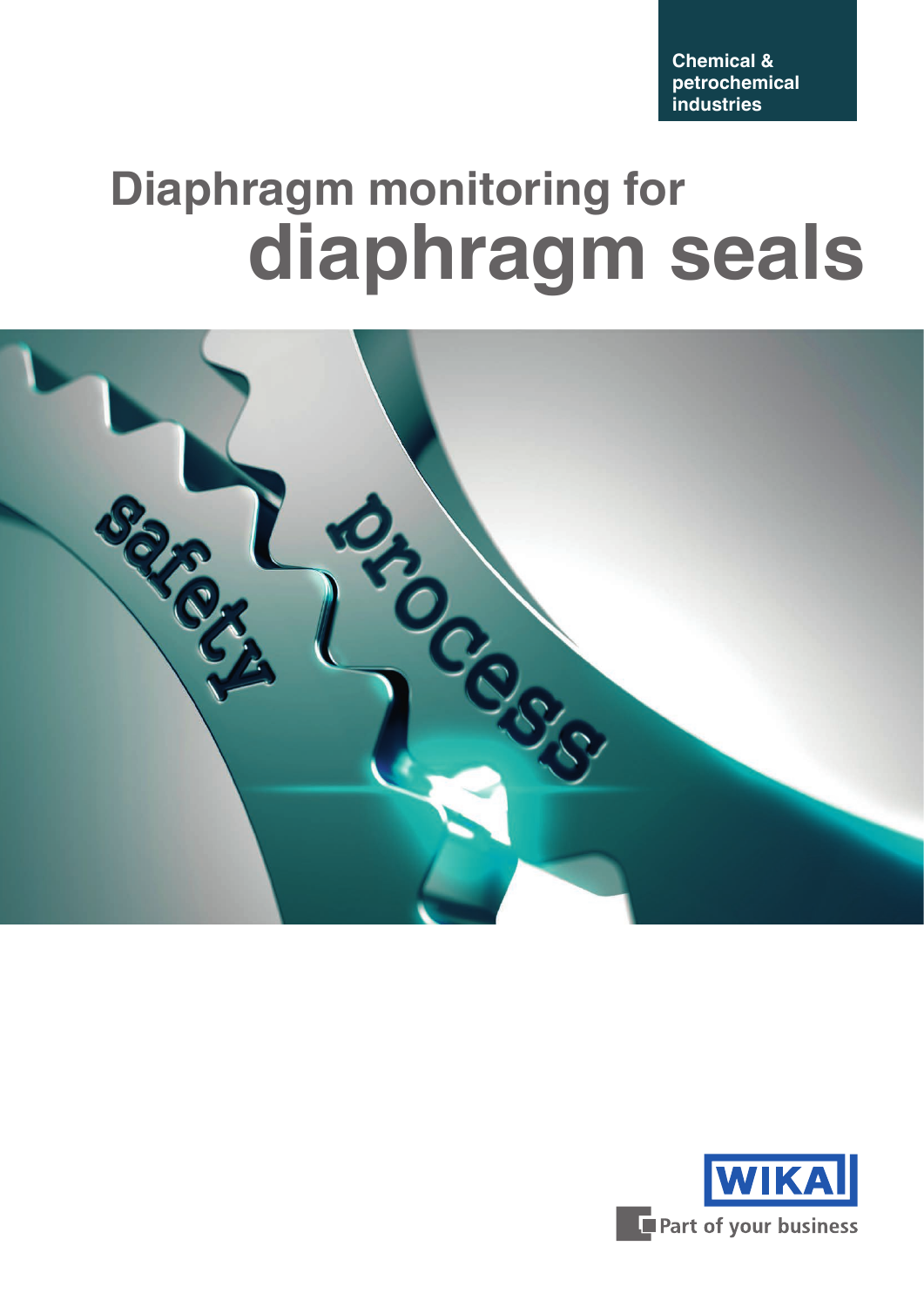## **DIAPHRAGM MONITORING SYSTEM**

**The WIKA combination of diaphragm seal, pressure measuring instrument and monitoring element is ideally suited for the harshest measuring tasks. The systems can withstand aggressive, contaminated media and they ensure a secure connection between**  **the medium and the diaphragm monitoring system. In this way the pressure can be determined reliably, and the diaphragm condition can be monitored.**

WIKA's patented double-diaphragm design is the solution for critical processes where neither the medium should find its way into the environment, nor should the system fill fluid find its way into the product (patent no. Germany: DE102016015447, China: CN108240885, Netherlands: NL2019251, USA: US2018180505).

In the event of a diaphragm rupture, a second diaphragm in the diaphragm seal system ensures the reliable separation of the environment and the process.

**B**

**C**

**D**

**E**

**A**

The measuring task can still be performed.

Time to act – without any risk for the process.

- **A** Connection to the pressure measuring instrument
- **B** Monitoring element
- **C** Diaphragm seal
- **D** Internal diaphragm
- **E** Outer diaphragm

**Diaphragm seal with double-diaphragm system of the same shape; welded independently of each other.**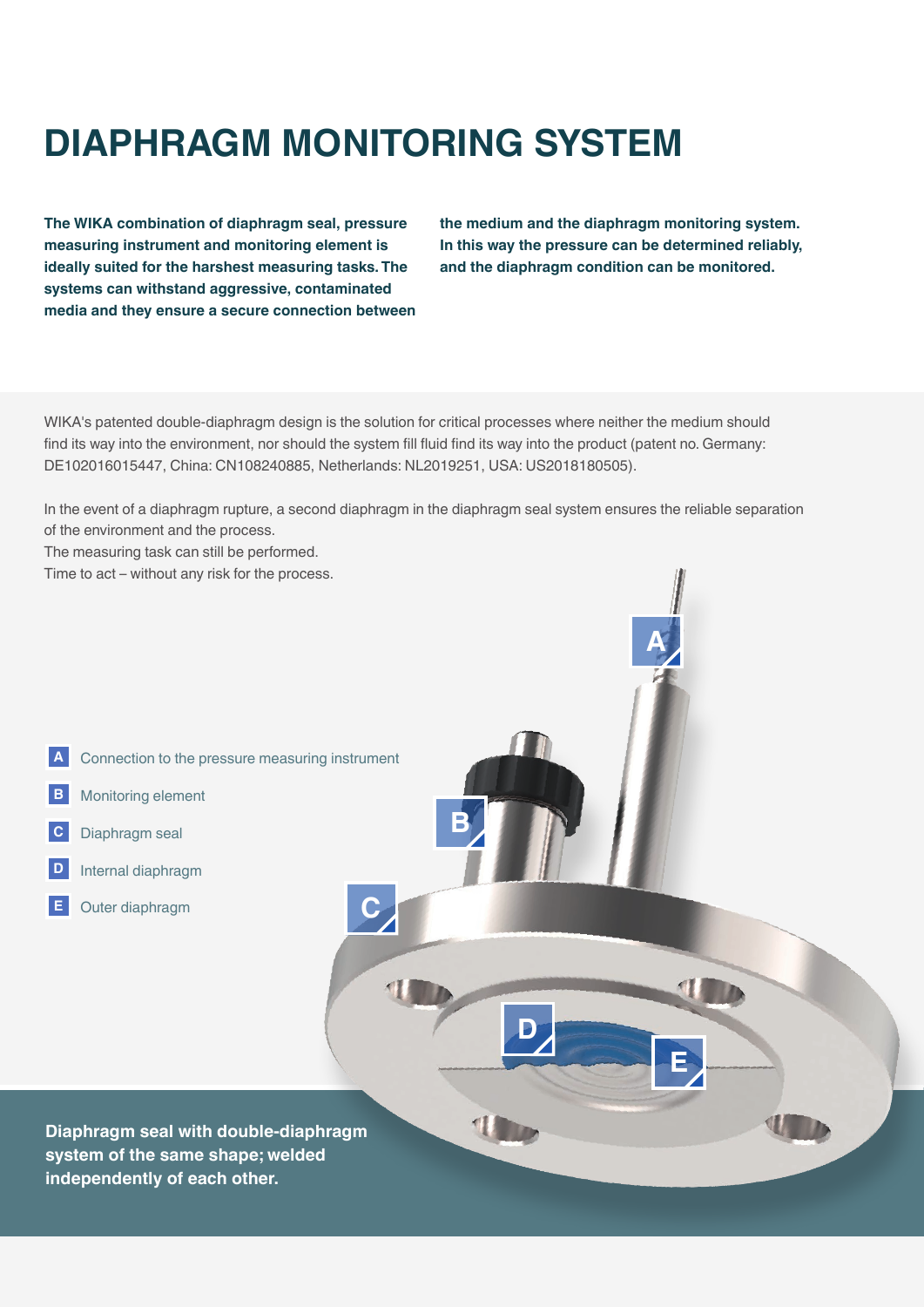### **VARIABILITY**

**The diaphragm monitoring can be realised on a number of instrument variants. You can choose between three basic models:**

- Double-diaphragm system with flange connection and all welded, flush diaphragm
- Double-diaphragm system with threaded connection and internal, all welded diaphragm

#### **Diaphragm monitoring system with threaded connection**



#### **Diaphragm monitoring system with flange connection**



Pressure gauges, pressure sensors, pressure switches or process transmitters are suitable as measuring and/or monitoring elements.

The monitoring element is mainly used for electrical signal transmission of the diaphragm condition. In addition, the diaphragm condition can be displayed on-site on a dial with red/green areas.